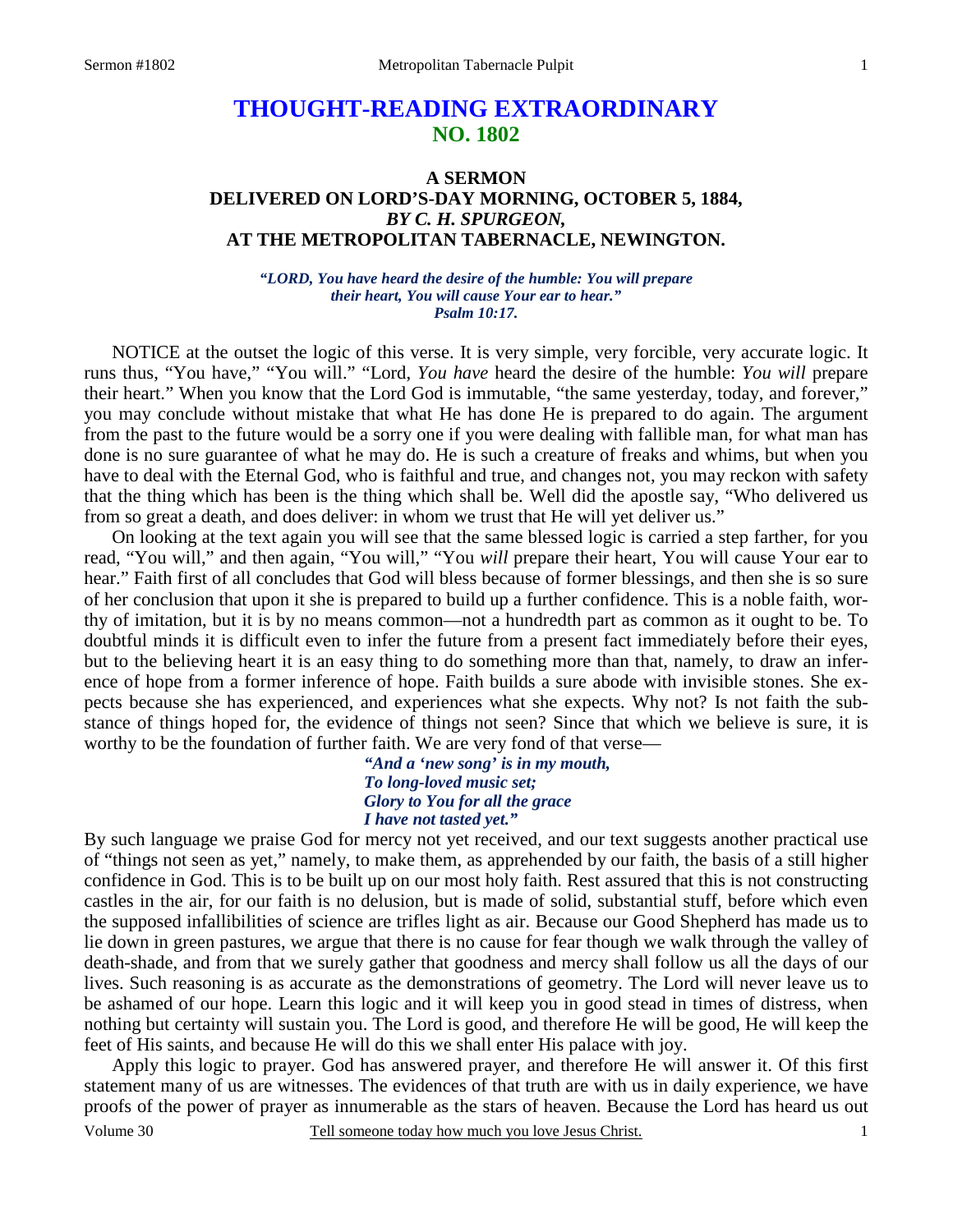of His holy place we infer that He will still hear us, and therefore as long as we live we will we call upon Him. This is no casual thing, but it is Jehovah's perpetual name and standing memorial—the God that hears prayer. Never while the earth endures will He forsake the throne of grace and turn a deaf ear to the cries of His suppliant Israel.

 The subject of this morning is thus introduced to you. It is necessary that you pray, for the needy must cry to their helper, and it is profitable that you pray, for the bosoms of suppliants are filled with benedictions. It is not a vain thing to wait upon God; it is your comfort, your strength, your life. If you seek honor it should be your delight to pray, for nothing is more ennobling than to win the ear of the Lord of all. A man admitted to audience with the Most High is honored in an unspeakable degree.

 We shall speak this morning in the way of five observations drawn from our text. May each one be made profitable to us by the power of the Holy Spirit.

**I.** Our first observation is written upon the surface of the Scripture before us—THE LOWLIEST FORM OF PRAYER MAY BE MOST TRUE AND ACCEPTABLE. And what is that lowliest form of prayer? Is it not described in the text? "The desire of the humble." It is not the prayer of the serene faith of Abraham, nor the wrestling of energetic Jacob, nor the intercession of prevailing Moses, nor the pleading of holy Samuel, nor the commanding cry of Elijah shutting and opening heaven, it is only a desire—a motion of the heart towards good things, and yet the Lord hears it. Indeed, the lowliest form of prayer may be the truest, for the essence of all real prayer is desire. Words are but the habitation of prayer, the living tenant is desire. We see from our text that desires are prevailing prayers, for the Lord has made a point of hearing them, "You have heard the desire of the humble." Other forms of prayer may be attractive to man, and yet they may have no influence whatever with the living God, but this manner of supplication has been successful from of old, even as it is written—"He will fulfill the desire of them that fear Him," and again, "The desire of the righteous shall be granted." In fact, prayer is desire, as our poet puts it—

*"Prayer is the soul's sincere desire, Uttered or unexpressed; The motion of a hidden fire, That trembles in the breast."* 

The lowest form of true prayer secures the ear of the Highest, and what more is needed?

 Observe, it is only *a desire,* "the desire of the humble." A desire may be altogether unattended by speech. The suppliant may not be able to put his desire into words at all. He may be too sorrowful, his emotion may choke his utterances, he may be too quiet, and so may be quite unversed in the use of speech. He may be only able to pour forth groans that cannot be uttered, and tears whose eloquence is silent, yet God is pleased to hear the desire which lacks expression. Many prayers are very prettily expressed; in fact, they are expressed so grandly that their tawdry fineries will not be tolerated in heaven. Those prayers will never enter heaven's gate which are meant to catch the applause of man. God will say, "They were meant for men, and let men have them." He does not stoop to accept man's leftovers, and if a prayer is meant to be a feast for man, God will not be a second-rate guest at its table. On the other hand, many sincere persons condemn themselves because they cannot offer public prayer as their brethren do, they even tremble, perhaps, to pray before their families, and this is a grief to them. I think, if they are men, they should prove their manhood by overcoming such diffidence. I would urge them to make the attempt with much resolution and perseverance, and should they fail in it through positive inability, there will be cause for regret, but no reason for self-condemnation. There may be more prayer in the silent than in the fluent. God has heard prayers which nobody else could possibly have heard, because there was no vocal sound about them. So quick is the ear of God that He hears that which is not properly the subject of hearing, the true prayer which abides in silence shall not meet with a silent God.

 This desire may not be recommended by any conscious attainments on the part of the offerer. The man may reach far in his desire, but he may have attained to little beyond. He may have a wealth of desire and a poverty of everything else, and yet he may be heard of the Lord. Possibly his confession may run thus—"I desire to be humble, but I lament my pride; I desire to be strong in faith, but I mourn my unbelief; I desire to be fervent, but I sigh over my lukewarmness; I desire to be holy, but I confess my transgressions; I desire my prayer should be such as God can accept, but I fear that I waver, or ask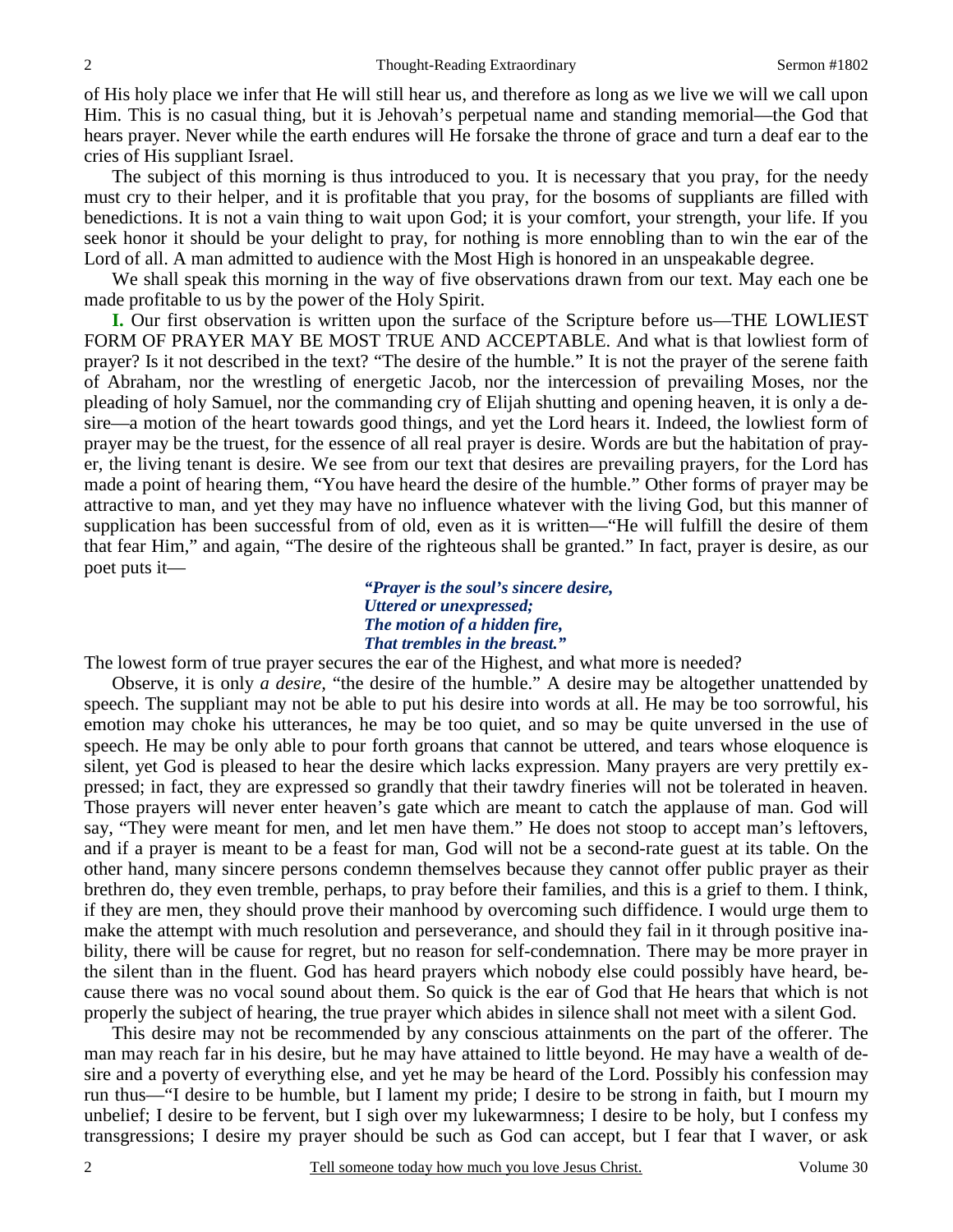amiss." Now such a confession, if penitently presented, will not prevent our obtaining the promise, for the Lord has heard the desire of the humble. If your heart seethes and boils with desires, the steam thereof will rise to heaven. If your stock-in-trade is made up of empty vessels, and little else, the Lord can deal with you as He did with the prophet's widow, "who had empty vessels not a few." Your little oil of grace He can multiply till every vessel is filled to the brim.

 Have you desires?—great, hungry, thirsty desires? Then bring them to the Lord. Are your desires as insatiable as the horseleech, which is always sucking, but which always craves for more, crying always, "Give, give, give"? Then say with David, "All my desires are before You," and be assured that the Lord satisfies the desire of every living thing. Be comforted if your desires are awake. You are praying, and your cry is being heard, you shall yet say, "This poor man cried, and the Lord heard him." Your desires have voices of their own, they knock hard at heaven's door, and it shall be opened unto them.

 Note again, that this desire may be unaccompanied by any confident expectation. When you pray you ought to believe the promise and expect its fulfillment. It is the duty and the privilege of every suppliant to believe that when he prays in the name of Jesus he must and shall be heard. But sometimes humility, which is a good thing, is attended by a lack of faith, which is an evil thing, and this much hinders prayer. Humility is deceived by unbelief, and so it gives way to the dark thought that its poor feeble prayer will not speed with God. I fear that in some cases this lack of expectancy is an effectual barrier to prayer, and prevents its being answered, but it is forgiven to naturally despondent, heavily-laden spirits, whose fears are not so much doubts of God as a deeply humiliating judgment of themselves. It is not so much the case that their faith is sinfully defective as that they have a painfully acute sense of their own unworthiness, and so when they cry they hope that the Lord will hear them, and they mean to wait upon Him till He does, but they are sorely afraid. They will go nowhere else, for they have no other hope but that which lies in the free grace and sovereign mercy of God, but they do not exercise that happy expectancy which the sure promise warrants their enjoying. My brethren, I would chide your unbelief, but I would still encourage your desires, for that desire which God hears is not to be despised. The text says, "Lord, You have heard the desire of the humble," and the Lord will yet hear your humble sighs and groans, and you shall be surprised to find the Lord doing for you exceeding abundantly above what you asked or even thought. May your faith grow exceedingly, being fed upon the heavenly food which the Lord deals out to those who hunger and thirst after righteousness.

 This leads me to observe, that this commencing form of prayer which the Lord nevertheless hears, is here further described as *"the desire of the humble."* It has this advantage about it, that it is free from pride. Some men's prayers, if they were to pray them as their foolish hearts really desire, would be requests that they might be made famous. Startle not when I say it—I fear that many men proudly ask to be humble, they desire to be humble in order that they may be admired for it. I have no doubt whatever that some professors seek great grace that they may be highly thought of and greatly set by in the market of the church. Have we not all found that in the rushing stream of our earnest zeal there will be some backwater, which runs not towards God but towards ourselves? Have we not even strived to win souls that we might be notable as soul-winners? Yes, and have we not sought to glorify God that we might shine in the reflection of that glory? "Come with me, and see my zeal for the Lord," has been the language of many a Jehu. Oh, it is hard to keep out pride. This psalm says much concerning the proud man and the oppressor, whom God abhors, and will surely visit in judgment, and then shines forth this bright word, like a lone star in a dark night. Never was a precious pearl found in a rougher oyster shell. May the Lord keep us humble if we are so, and make us humble if we are not so. I believe every Christian man has a choice between being humble and being humbled. Now, to be humble is a sweet thing, there is no lovelier spot on the road to the celestial city than the Valley of Humiliation; he that lives in it dwells among flowers and birds, and may sing all day long, like the shepherd boy whose song ran thus—

> *"He that is down need fear no fall, He that is low no pride; He that is humble ever shall Have God to be his guide."*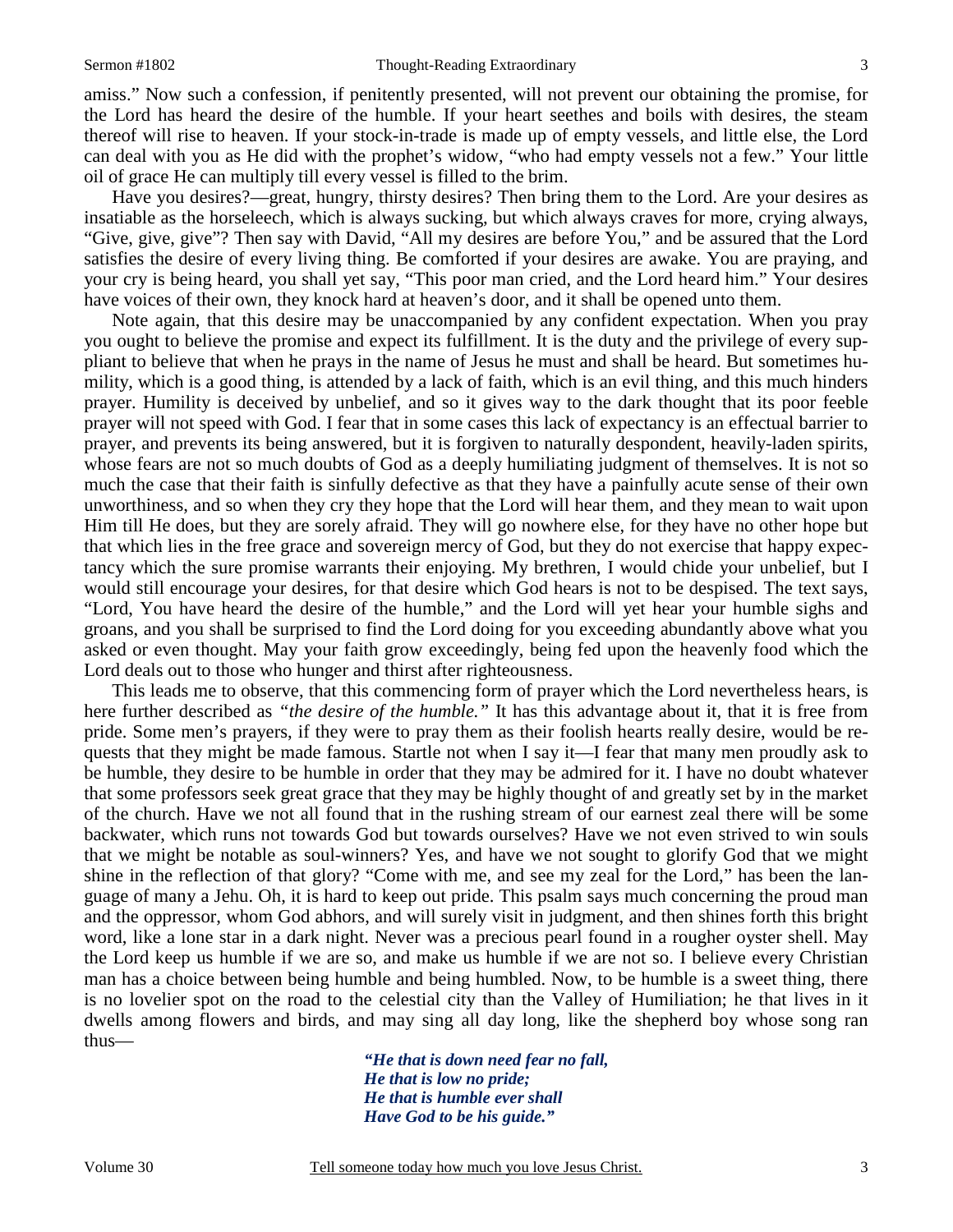If you do not choose to be humble you will have to be humbled, and that is not at all a desirable thing. To be humbled is to be sorely smitten and made to suffer shame in the estimation of your fellow men, both ungodly and godly. Certain persons who have carried their heads very high have struck them against the beam, and have had to go with bruised foreheads for the rest of their lives. God resists the proud, but gives grace to the humble. Therefore may God help us to offer before Him, "the desire of the humble."

 "The desire of the humble" is saturated with a gospel spirit, and therefore is acceptable with the God of all grace. Pride seems born of the law, though I scarcely know why it should be, for the law censures and condemns. Humility is the child of the gospel, and is brought up upon the knees of grace. If you would be a child of God you must be lowly in your own esteem. If you would be heard in prayer you must come to God as needy and empty. Low thoughts of ourselves are the companions of prevailing prayers. No man may expect to receive out of the fullness that is treasured up in Christ Jesus until he is willing to confess his own poverty. Grace for grace will be given only to those who feel need upon need, all successful pleading must find their argument in free grace. We must never urge claims against the Lord as though He were our debtor, for then mercy will not deal with us, we have appealed unto the Caesar of justice and unto Caesar we must go. Let us have done with merits and rewards, and let this be our cry, "For Your mercy and for Your truth's sake, and for Your Son's sake, hear You the voice of my prayer." This is the proper gospel spirit, but if we plead in any other fashion, we shall be sent away empty.

 Still, this "desire of the humble" is apt to be somewhat restricted and straitened. If we contract our desires to the measure of our deserving, they will shrivel into nothing, for our deserts are less than nothing. It is ill to pray according to your sense of what you have a right to ask. You have a legal right to ask for nothing but justice, and who among us can abide its action apart from Jesus? "If You, Lord, should mark iniquities, O Lord, who shall stand?" You had better pray according to God's command, and that runs thus, "Open your mouth wide, and I will fill it." The truest humility is that which is immediately obedient to the gracious precept, and accepts without question that which the Lord so freely gives. We have a natural right to nothing, but when the Lord commands us to open our mouth wide, He thereby gives us a covenant right to all things. Yet, dear brothers and sisters, if your humility should cramp your desire, if you feel as if you would desire a great gift but dare not, still it is a desire.

 If you say, "I see the sweetness of the mercy, but it seems too good for such a soul as mine," yet I spy at the back of your humility a true and strong desire, and I pray that the Lord may hear that desire and answer you for His mercy's sake. Forget not this first truth—that what seems to be the lowliest form of prayer is, nevertheless, true prayer.

**II.** Our second point is full of comfort to those who have begun to pray. GOD IS QUICK TO HEAR THE LOWLIEST PRAYER, "You have heard the desire of the humble." *This must be a divine science*—this art of hearing desires. We have heard a good deal lately about thought reading. I give no opinion of that matter among men, but here is a wonderful instance of it with the Lord. "You have heard the desire of the humble." This kind of desire-reading is the prerogative of God alone. He knows our desires even when we do not know them ourselves. Sitting in this Tabernacle you are desiring, but it is quite impossible for the person sitting next to you to know your wishes, and it is quite as well, perhaps, that it is so. Certain it is that the servant of God, Eli himself, fresh from the shrine of the Most High, could not read Hannah's desires. Her lips were moving, and one would think if anything could be learned it might be from the moving of the lips. But Eli thought her drunk, and therefore chattering to herself, and so he rebuked her. Was it not a mercy for Hannah that God heard her humble desire, and knew all about it? Beloved, the Lord is reading your thoughts now. My dear sister, your groaning out of the very deeps has ascended to the heights. You would not like to tell your inward feelings, perhaps your secret is too painful to be told, never mind, God's ear is so quick that He can hear your desires. Wonderful art! We would be very glad if the Lord had promised to hear us when we speak*,* but He has gone far beyond that, He hears the unspeakable and unutterable. Was there ever power and pity like this? Be comforted, you that are full of desires this morning, and are sitting here with hearts ready to break, crying in your spirit, "Oh that the Lord would hear me! Oh that He would give me peace! Oh that the days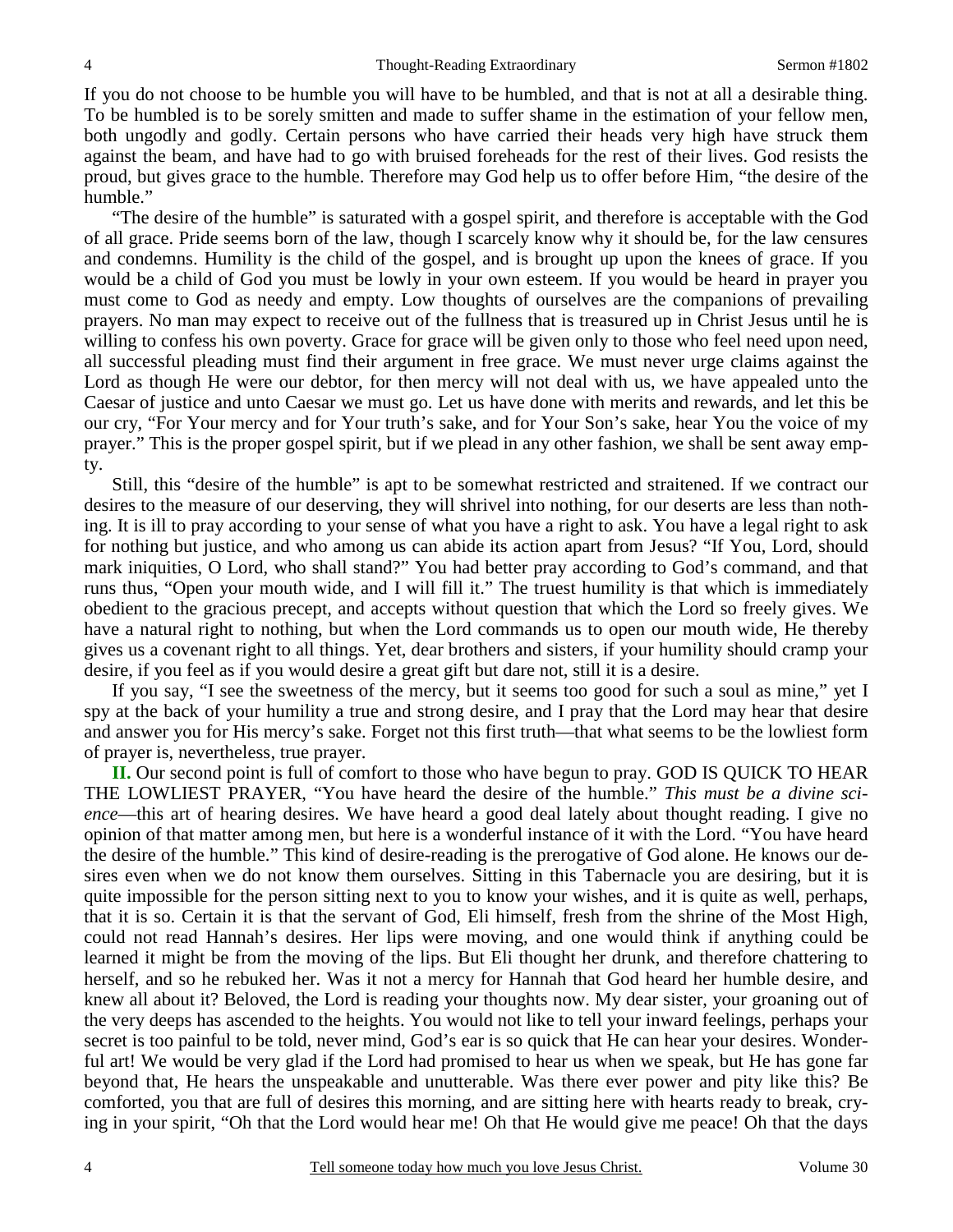of my mourning were ended! Oh, that I knew where I might find Him that I might come even to His seat!" Do not sink in despair, there is no reason for fear, your case is among the most hopeful, for it is the way of the Lord to hear the desire of the humble.

*It is an art which has been exercised by God in all ages,* He does not merely possess the power, but He exercises it. I like my text for putting it in the past tense, "You have heard the desire of the humble." It is a matter of frequent fact, and not merely a possible event. It is not the bare assertion of a power, but the record of a deed. All along through history, wherever gracious men have lived, their hearts have talked with God as well without words as with them. The pulsing of human spirits God has heard as surely as if they had been loud as the beat of a drum. The sigh of the soul has come up before Him as clearly as if it had been the note of a clarion. The Lord's ear is never heavy; He is not weary of the feebleness and faultiness of the poor man's petition. Still the Lord still hears in the day of trouble, and the name of the God of Jacob defends us—

> *"When God inclines the heart to pray, He has an ear to hear; To Him there's music in a groan, And beauty in a tear."*

*Today let this be told,* it ought not to be buried in ungrateful silence, it is mentioned in the text, let it be mentioned in your conversation. If some here present had the opportunity, we could tell you how God has heard our desires, and how at times before the desire has actually been formed in the soul the answer has come, according to that word, "Before they call, I will answer; and while they are yet speaking, I will hear." We had a desire laid upon our heart which we never communicated to any living person except the living God, and we carried that desire in our heart for weeks and months, constantly allowing it to burn in our bosom, and frequently letting it break out in groans and broken cries, and in due time our sighing reached the heart of God. As surely as we have sown in prayer we have in due season reaped a harvest of blessing. Our Lord even in Gethsemane was heard in that He feared—sure pledge to all His redeemed that they shall be heard in their hour of darkness. Happy are they who dwell in God, for they may have what they please at the mercy seat. Is it not written, "Delight yourself also in the Lord, and He shall give you the desires of yours heart"? Has it not been so with you, O you who abide under the shadow of the Almighty? I charge you then, abundantly to utter the memory of His great goodness. Fail not to tell your experience of the Lord's faithfulness, for God loses much glory, and poor sinners and saints too, lose much encouragement to pray when children of God are silent about their success at the throne of grace. Oh, I wish I could be the means of stirring some this morning to pray the prayer of faith while sitting here. You may say, "I will pray when I get home." You may do so, if you please, but I am urging you to something speedier. Remember the publican, it was in God's house that he prayed, though he did not dare to lift his eyes to heaven, yet He sighed in his soul this prayer—"God, be merciful to me a sinner," and he went down to his house justified rather than the other. I do not ask you to withhold that prayer till you reach home, would it not be a grand thing to be saved here, and to go home justified? You shall have that unspeakable blessing now if your desire is a true one, and you pour it out at once before the Lord believingly. He has heard the same many times, and is prepared to hear you in the same manner. Why should not this first Sunday in October be a day of grace unto your souls? "Seek you the Lord while He may be found; call you upon Him while He is near." This is an accepted time; the Spirit of God is near. If God is now inclining you to pray, do not resist the gentle movement of His Spirit, but let your prayer come forth, encouraged by the sweet language of my text. Say unto the prayer-hearing God, "You have heard the desire of the humble. Why should You not hear my desire at this hour, and bless me, even me also, O my Father?"

**III.** Thirdly, we will remark that THE HEART IS THE MAIN MATTER IN PRAYER. That is clearly shown in the text, "Lord, You have heard the desire of the humble." Desires are the fruit of the heart. "You will prepare their heart." When God comes to deal with men in a way of grace, His first business is to prepare their hearts, so that most assuredly the state of the heart is of prime importance. The heart is the source, the seat, and the essence of supplication. Prayer with the heart is the heart of prayer, the cry of our soul is the soul of our cry.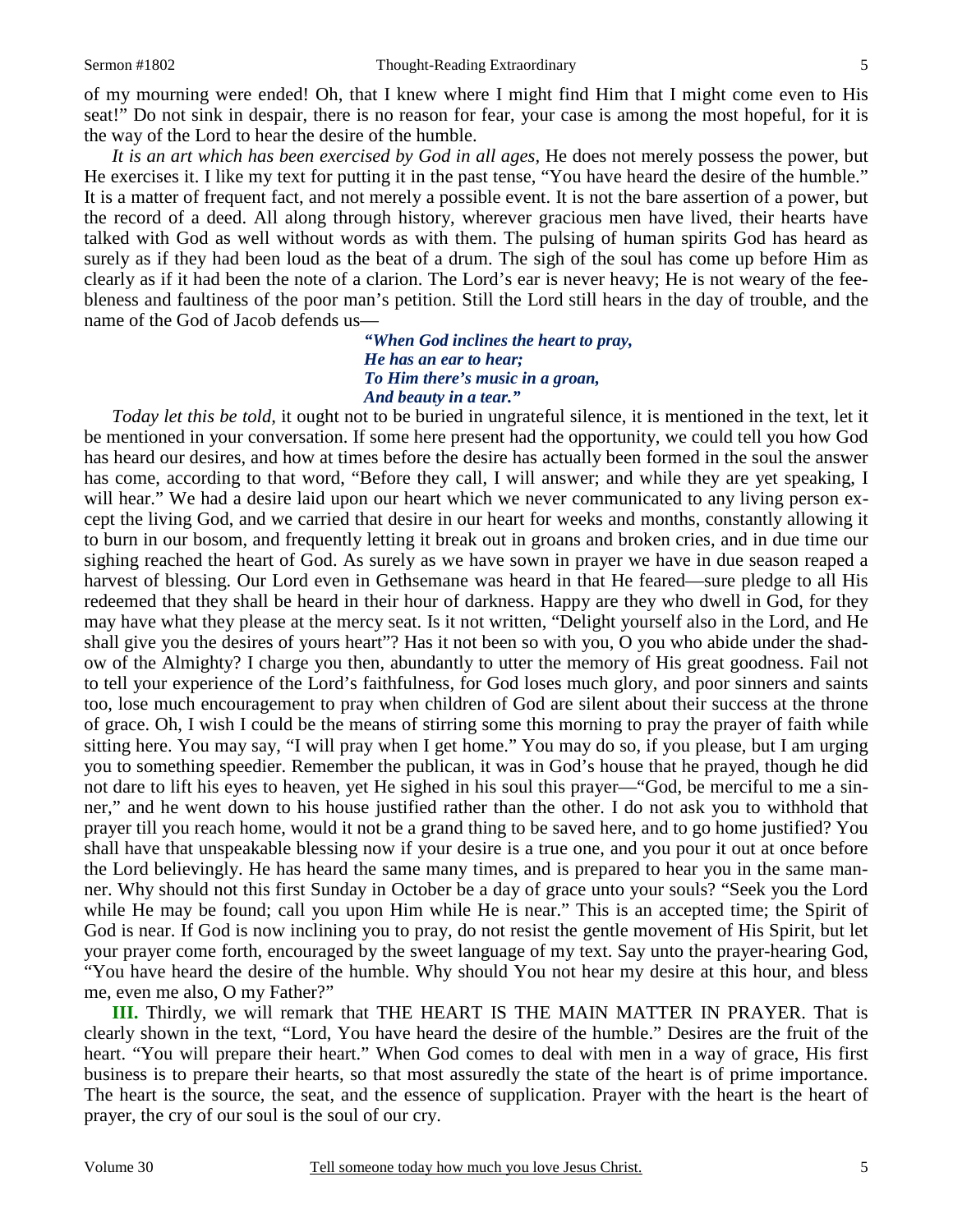*Without the heart prayer is a wretched mockery*. There is as much grace in the bark of a dog or the grunt of a swine as in a form of prayer if the heart is absent, and God is as likely, no, more likely, to hear the cry of ravens and young lions, than to regard prayers uttered in chapels or churches, meeting houses or cathedrals, if the mind is not in earnest. Do not say, "I read my collect this morning," you may read fifty collects, and be none the better. Do not say, "I went through the prayer which I learned from a godly mother," you may go through it twenty thousand times, and yet never pray once. Unless the heart speaks with God, you have done nothing for your own good with all your paternosters or other goodly words; no, you may have done something to your own hurt in all this pretence of praying. I fear that much so-called public prayer is nothing better than presumptuous sin. If your child should come to you and ask a favor in an affected voice, would you notice him? If, instead of saying, "Dear father, I want such and such," he should take up a book and intone such words as these, "Dearly beloved father, I have to request of you that you in your great affection will give unto me such and such things," you would not regard his nonsense. You would say, "Come boy, what do you want? Tell me plainly"; and if he continued to intone, you would drive him out of the room, perhaps with the aid of your foot. I fear that this praying in sing-song is the most fearful mockery God ever hears. Fancy Peter, when he was beginning to sink, intoning, "Lord, save me." When the heart really gets to speak with God, it cannot talk in affected tones, it throws such rubbish overboard. But cannot a man pray with his heart and yet use a written prayer? Certainly he can. Many have done so for years. If you cannot walk without your crutches, I would sooner you walked with them than not at all. Still, it is not the best words put together by the most devout men that ever lived, nor the holiest language composed extemporaneously by you, that can make up prayer if the heart is gone. Words are seldom more than the baggage of prayer. Language at best is but the flesh in which prayer is embodied. The desire of the heart is the life of the prayer. See you to your heart; for God sees to it, "You will prepare their heart." Sometimes the Lord puts words into men's mouths. He says, "Take with you words, and come unto Me," and thus He prepares words for their use, but in general the main concern with God is that the heart be prepared to plead with Him.

 Without the heart prayer is a nullity, and *when there is but little heart, prayer is a failure*. He that prays with little desire asks God to refuse him. If you go through your prayer, and your mind is wandering up and down about a thousand vanities, your desires are feeble, and your supplication will accomplish little. Prayer must be fervent to be effectual; it must be ardent to be acceptable. If the utter failure of your prayer would not greatly grieve you, and if its success would not much gratify you, then depend upon it you will have to wait long at mercy's wicket before it will admit you. "The kingdom of heaven suffers violence, and the violent take it by force." Persistency is indispensable; our Lord has given us many parables to that effect. To play at praying will never do, heart and soul must be fully awake, for no sleepy prayer can enter heaven. We must praise God with our whole heart, and we must pray in the same manner. If double-minded man may not expect to receive anything of the Lord, neither may a halfhearted man. Above all things, keep yours heart with all diligence if you would speed at the throne.

 *Success comes to the prayer of a glowing heart*. When the soul grows warm, and the spirit is fervent, and desires are strong, then, brother, do not spare your prayers. We are not always in that condition; let us pray much when we are. We are bound to prepare ourselves for prayer, but I believe the best qualifications are strong desires and intense longings. No preparation for food is equal to intense hunger. You have the best sauce with your meat when you are hungry. It will be your wisdom when your desires are sharp to pray more than you ordinarily do. You cannot always pray alike, but when good times come use them. When a fair wind fills the sails of desire, then make all possible headway. Set apart a longer season for private devotion when the soul is all alive and active in it. At another time you may have to try very hard and make but small progress, for the chariot wheels may be taken off, let it not at such a time be a source of regret that you wasted a happier season. Cease not to obtain blessings beyond number both for yourself, for the church, and for a perishing world, but take heed that your heart be found greatly exercised with longings of soul before God.

**IV.** Fourthly, GOD HIMSELF PREPARES THE HEARTS OF HIS PEOPLE. "You will prepare their heart." I am greatly rejoiced by this statement that God will prepare our hearts to pray, because it is a most *important* business on which so much depends. On the heart the whole machinery of life de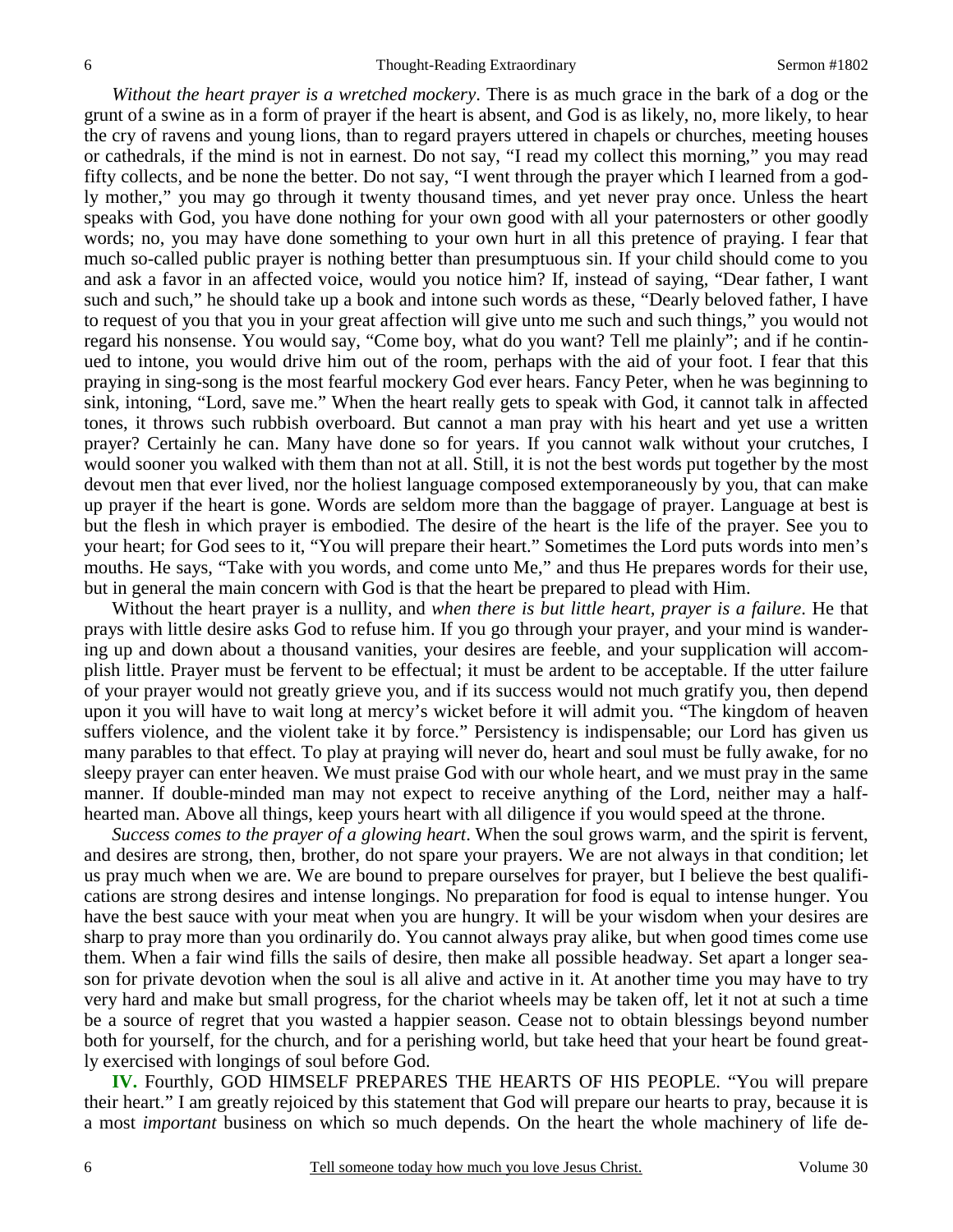pends, and it needs preparing, especially for devotion. You cannot spring out of bed and on every occasion pray in a moment without thought or reflection. You cannot say to yourself, "I have just been listening to ungodly talk, and now I am going to pray." It will be poor, pitiful praying which springs up from the barren soil of thoughtlessness. We need preparation in coming into the courts of the Lord's house; the soul needs to put off her shoes from off her feet because the place is holy. But this preparation is often as *difficult* as it is needful, and therefore it is a great mercy that our God undertakes to work it in us. Surely none but the Lord can prepare a heart for prayer. One old writer says it is far harder work to raise the big bell into the steeple than to ring it afterwards. This witness is true. When the bell is well hung you can ring it readily enough, but in that uplifting of the heart lies the work and the labor. Before musicians begin to play, they attend to their strings and see that their instruments are in order; you wish that the operation could be dispensed with, but it cannot be, and it is one of the most needful parts of the musician's work. Until he has learned to tune his instrument, what does he know? Until he has tuned it, what can he do? I wish we were all made ready, as a people prepared for the Lord.

 These processes by which the heart is prepared *may have commenced far back*. Our gracious God may have prepared the heart of a man to pray today by a work which He worked upon him, or for him, twenty years ago. The Lord may be working a man up to a certain prayer by years of sorrow or joy. The poet who composes a sonnet may not be able to tell you why the inspiration came to him at that particular moment, for it may have been the outcome of his soul throughout the whole of his life. That which the songster threw into words today may have lain hidden in his soul from his boyhood. He was not prepared for penning his stanzas then, but his later life trained him to speak in numbers, and to clothe noble thoughts in the dress of attractive language. So may it be with our prayers, they may be the juice of a life-vintage, the ripened harvest of youth and manhood. In any case, God prepares the heart to be blessed when He is prepared to bless it.

 One of the most difficult things in preparation for prayer is the *restraining of loose and wandering thoughts*. I do not know how perfect brethren keep themselves free from every evil thought, for I find myself defeated often when I would shut out these vile intruders. Honestly, I may express my belief that these carnal boasters have as many vain thoughts as other people. The ravenous birds will come down upon the sacrifice, even when Abraham offers it, and it costs infinite pains to drive them away. Intruding thoughts surround us like a plague of flies, they are here, and there, and everywhere. It is well, indeed, that God should prepare our hearts, for in this one point our weakness is complete. Egypt suffered from a plague of flies, which all Pharaoh's armies could not drive away, but when the Lord heard the prayer of Moses, it is said, "The Lord removed the swarms of flies: there remained not one." That was deliverance indeed; truly this was the finger of God. When the Lord comes to prepare His people's hearts by His Spirit, He chases away every wandering thought, so that there remains not one. The tradition says of Solomon's temple that though much meat was consumed there, and this naturally attracts flies, yet there was never a fly in the holy place. I wish it were so with our holy place! O that it might be so that whenever we pray all evil thoughts may be driven out. This is a miracle, and none can perform it but the Lord our God. "You will prepare their heart."

 Next, the Lord prepares His people's hearts by *giving them a deep sense of what they want*. I know your grief, and your temptation, and your misery, and the crying out of your spirit under the lashes of conscience, but all this is right, thus you are instructed in the art and mystery of supplication. Nobody cries to Christ as well as the man who is beginning to sink. Jonah's cry in the whale's belly was the most intense prayer he ever prayed. When the iron enters into your soul, then you cry unto the Lord in your trouble. A sentence of death in your own soul is a mighty quickener of supplication; when your spirit is overwhelmed with sorrow, then look up to Christ, the Savior, and find Him to your soul's, joy. Our desires are apt to sleep, but when the Lord by His Spirit reveals to us our spiritual poverty, we long, and pine, and sigh for spiritual blessings.

 When a man out of the anguish of his heart cries for mercy, then he begins to search out and *lay hold upon the promise*. To bring the promise to remembrance is a part of the Holy Spirit's work; He takes of the things of Christ and shows them to us. Oh, how blessedly a man can pray when he gets hold of a promise, when he is sure that God has a blessing in store for him, when he is positive that the Lord is